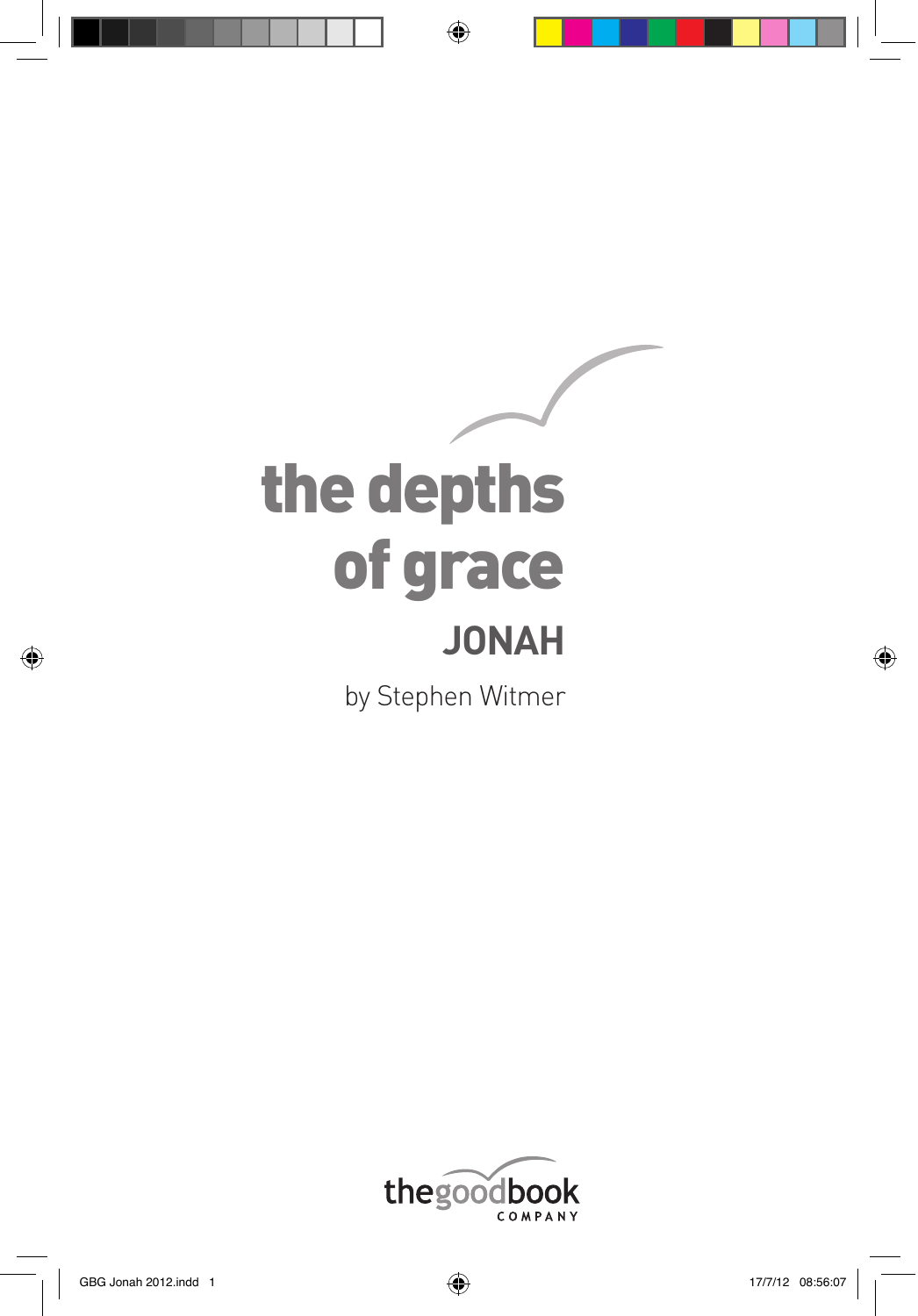the depths of grace the good book guide to Jonah © Stephen Witmer/The Good Book Company, 2011. Reprinted 2012.

The Good Book Company Tel (UK): 0333-225-0880 Tel: (US): 866 244 2165 Tel (int): + (44) 208-942-0880 Email: admin@thegoodbook.co.uk

#### **Websites**

**UK:** www.thegoodbook.co.uk **N America:** www.thegoodbook.com **Australia:** www.thegoodbook.com.au **New Zealand:** www.thegoodbook.co.nz



Unless indicated, all Scripture references are taken from the HOLY BIBLE, NEW INTERNATIONAL VERSION. Copyright © 1973, 1978, 1984 International Bible Society. Used by permission.

ISBN: 9781907377433

All rights reserved. Except as may be permitted by the Copyright Act, no part of this publication may be reproduced in any form or by any means without prior permission from the publisher.

Printed in China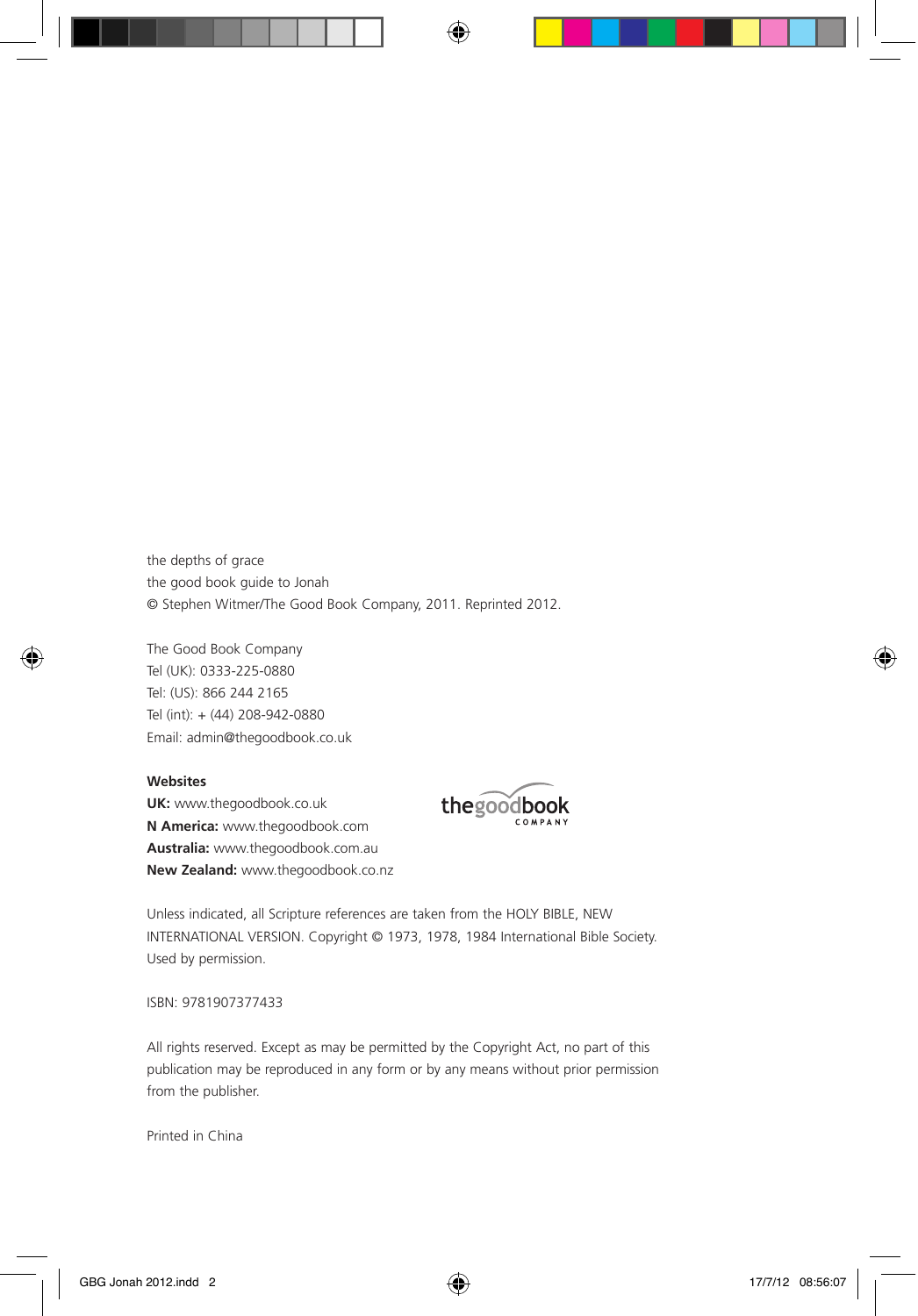# **CONTENTS**

| <b>Introduction</b><br>Why study Jonah?                | 4<br>5 |
|--------------------------------------------------------|--------|
| 1. Running away<br>Jonah $1 \vee 1-3$                  | 7      |
| 2. Judgment and mercy<br>Jonah 1 v 4-16                | 13     |
| 3. Jonah's fishy faith<br>Jonah 1 v 17 - 2 v 10        | 19     |
| 4. Repent, relent, rage<br>Jonah $3 \vee 1 - 4 \vee 4$ | 25     |
| 5. Lesson learned?<br>Jonah 4 v 5-11                   | 33     |
| 6. Jonah and Jesus<br>Matthew 12 v 38-42               | 39     |
| Leader's Guide                                         | 45     |

 $\bigoplus$ 

 $\bigoplus$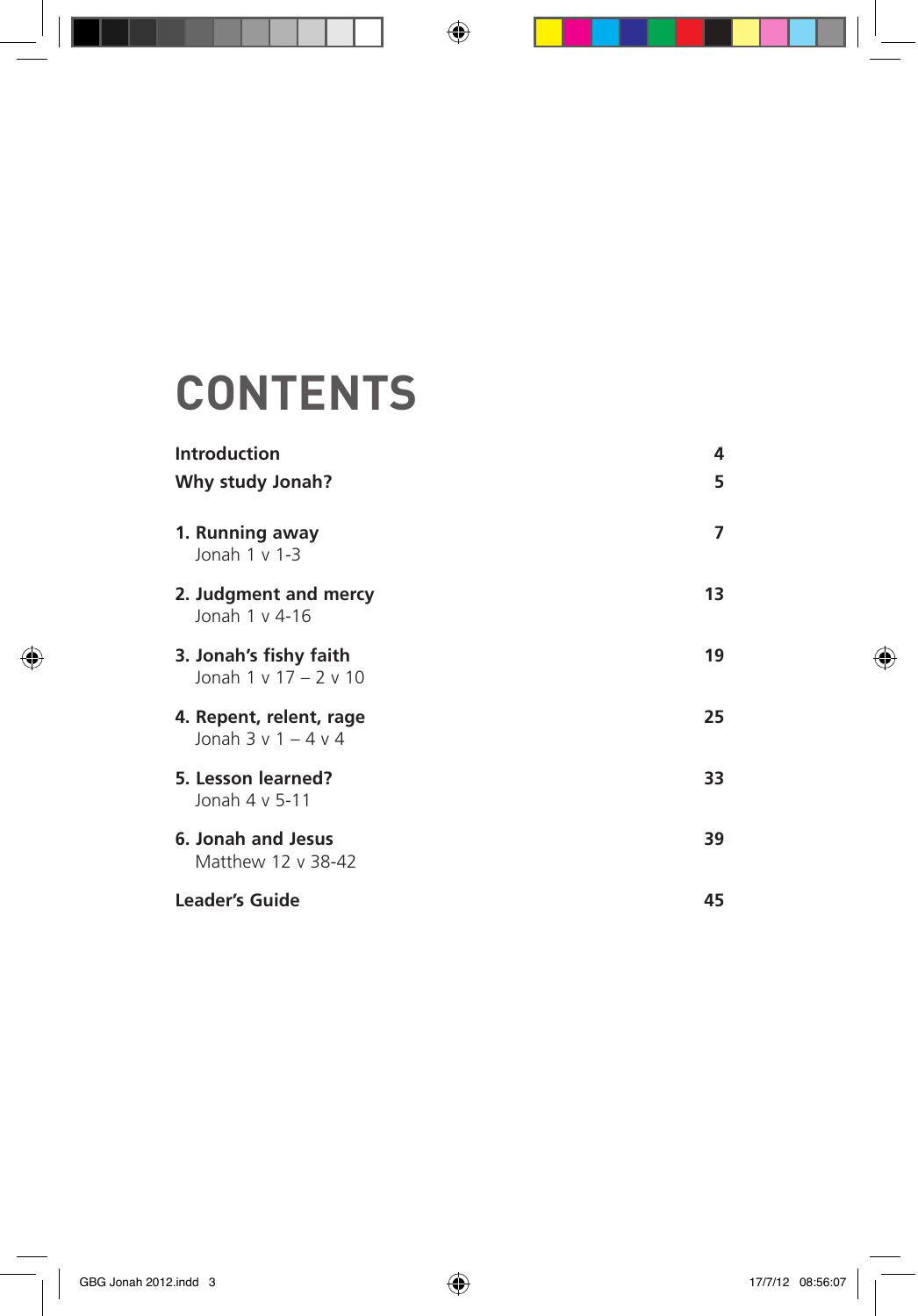# introduction: good book quides

Every Bible-study group is different—yours may take place in a church building, in a home or in a cafe, on a train, over a leisurely mid-morning coffee or squashed into a 30-minute lunch break. Your group may include new Christians, mature Christians, non-Christians, mums and tots, students, businessmen or teens. That's why we've designed these *Good Book Guides* to be flexible for use in many different situations.

Our aim in each session is to uncover the meaning of a passage, and see how it fits into the "big picture" of the Bible. But that can never be the end. We also need to appropriately apply what we have discovered to our lives. Let's take a look at what is included:

- /. **Talkabout:** Most groups need to "break the ice" at the beginning of a session, and here's the question that will do that. It's designed to get people talking around a subject that will be covered in the course of the Bible study.
- 1 **Investigate:** The Bible text for each session is broken up into manageable chunks, with questions that aim to help you understand what the passage is about. **The Leader's Guide** contains **guidance on questions**, and sometimes  $\mathcal{D}$  additional "follow-up" questions.
- "**Explore more (optional):** These questions will help you connect what you have learned to other parts of the Bible, so you can begin to fit it all together like a jig-saw; or occasionally look at a part of the passage that's not dealt with in detail in the main study.
- . **Apply:** As you go through a Bible study, you'll keep coming across **apply** sections. These are questions to get the group discussing what the Bible teaching means in practice for you and your church. **But Getting personal** is an opportunity for you to think, plan and pray about the changes that you personally may need to make as a result of what you have learned.
- **T** Pray: We want to encourage prayer that is rooted in God's word—in line with His concerns, purposes and promises. So each session ends with an opportunity to review the truths and challenges highlighted by the Bible study, and turn them into prayers of request and thanksgiving.

The **Leader's Guide** and introduction provide historical background information, explanations of the Bible texts for each session, ideas for **optional extra** activities, and guidance on how best to help people uncover the truths of God's word.

the depths of grace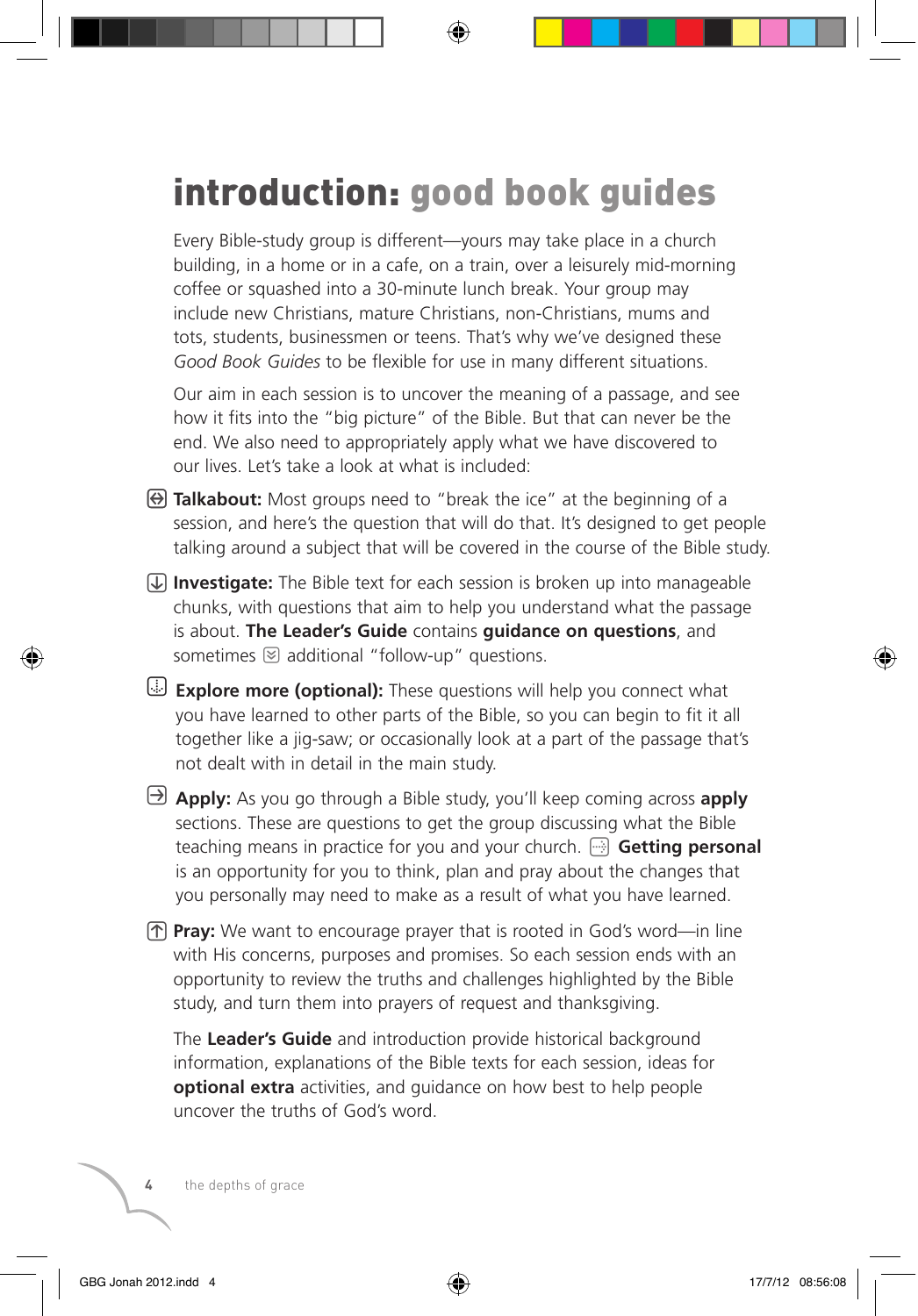# why study Jonah?

The story of "Jonah and the whale" is one of the most famous in the whole Bible: but the *message* of Jonah is one of the most ignored.

There's so much more to this story than a big fish. It's also a story of storms and sailors, rebellion and rescue, preaching and protest; a story full of cliffhanger endings.

It's a story about one man, the prophet Jonah, and his experiences of living among and speaking to pagans who knew next to nothing about the God he worshipped. It's the story of the most reluctant evangelist in the Bible.

And so the book of Jonah has great relevance for Christians today. Local churches increasingly find themselves existing in pagan cultures, where the truth about God is not much more than a distant memory. In the workplace, in the friendship group and even in the family many believers feel alone, isolated, and ill-equipped to survive as Christians, let alone to speak out about God.

This short book encourages us as we see the effect of Jonah's preaching on pagan sailors and city-dwellers. But as it reaches its last, climactic cliffhanger of a question, it also challenges us about how we view those who don't know God, and about our own attitudes to evangelism.

Most of all, though, this is a story about God Himself. In it we meet the God of great grace towards "outsiders", and of great patience with "insiders". We discover the God who is the most committed evangelist of all. We meet the God who, as Jesus, lived as a man, and who pointed back to the experiences of Jonah to explain the gospel significance of His own death and resurrection.

These six studies hardly mention the "big fish" at all! But they will help you to open up the book of Jonah, to discover more of the amazing character of God, and to be encouraged to share the heart of the greatest evangelist—the Lord Himself.

⊕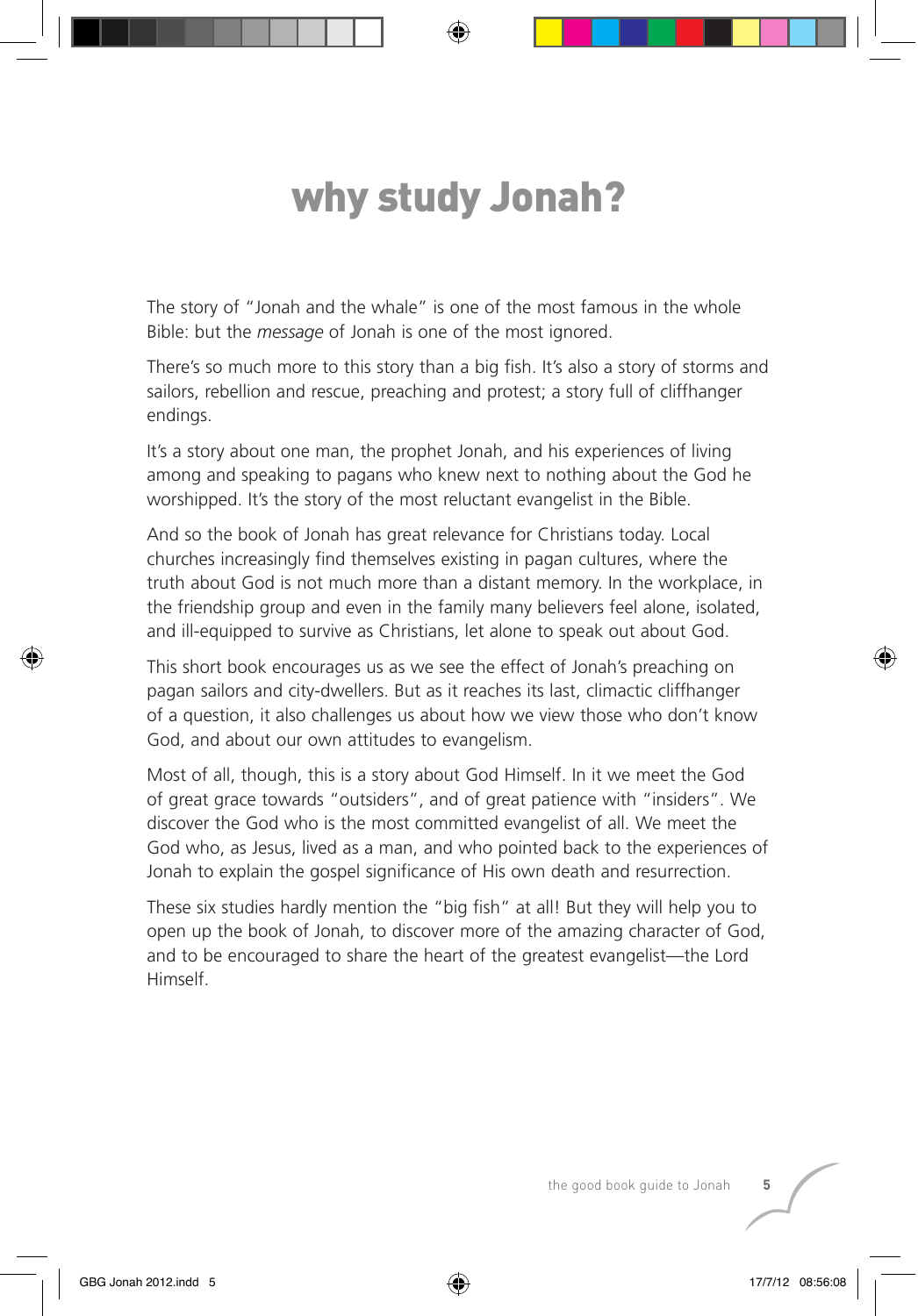

⊕

◈

⊕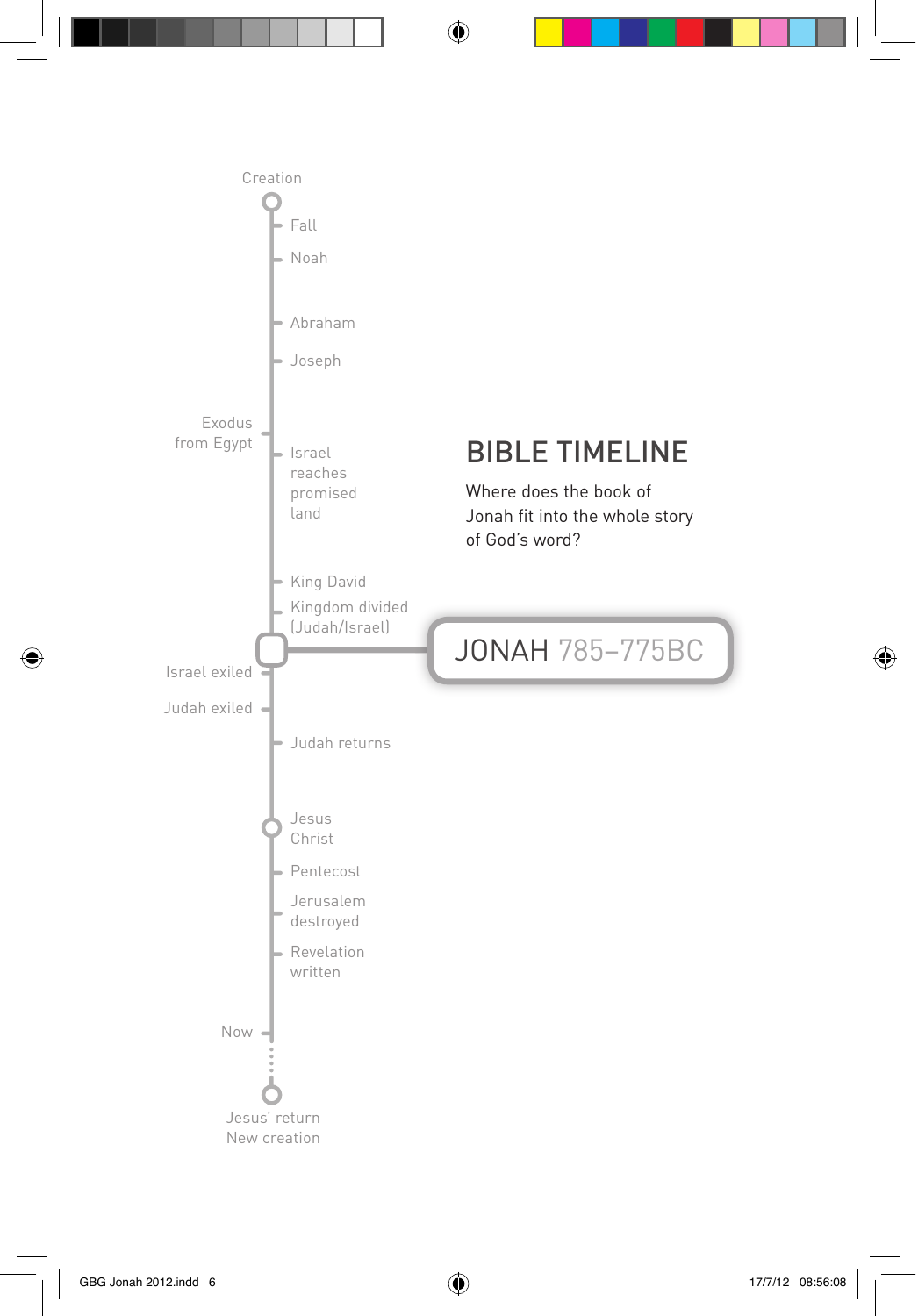# **BUNNING AWAY**

# $\Theta$  talkabout

**1.** In what ways do you see the world most clearly ignoring what God says?

# $\overline{\mathbb{Q}}$  investigate

 Let's begin by learning what we can about the prophet Jonah. We actually know very little about him. The only Old Testament reference to Jonah outside the book of Jonah is 2 Kings 14 v 25.

#### C **Read 2 Kings 14 v 23-27**

**2.** What are we told here about Jonah?



⊕

**Prophet (v 25):**  someone given a message from God, for an audience chosen by God.

**3.** Why is it significant that Jonah's prophecy about Israel's expansion was fulfilled?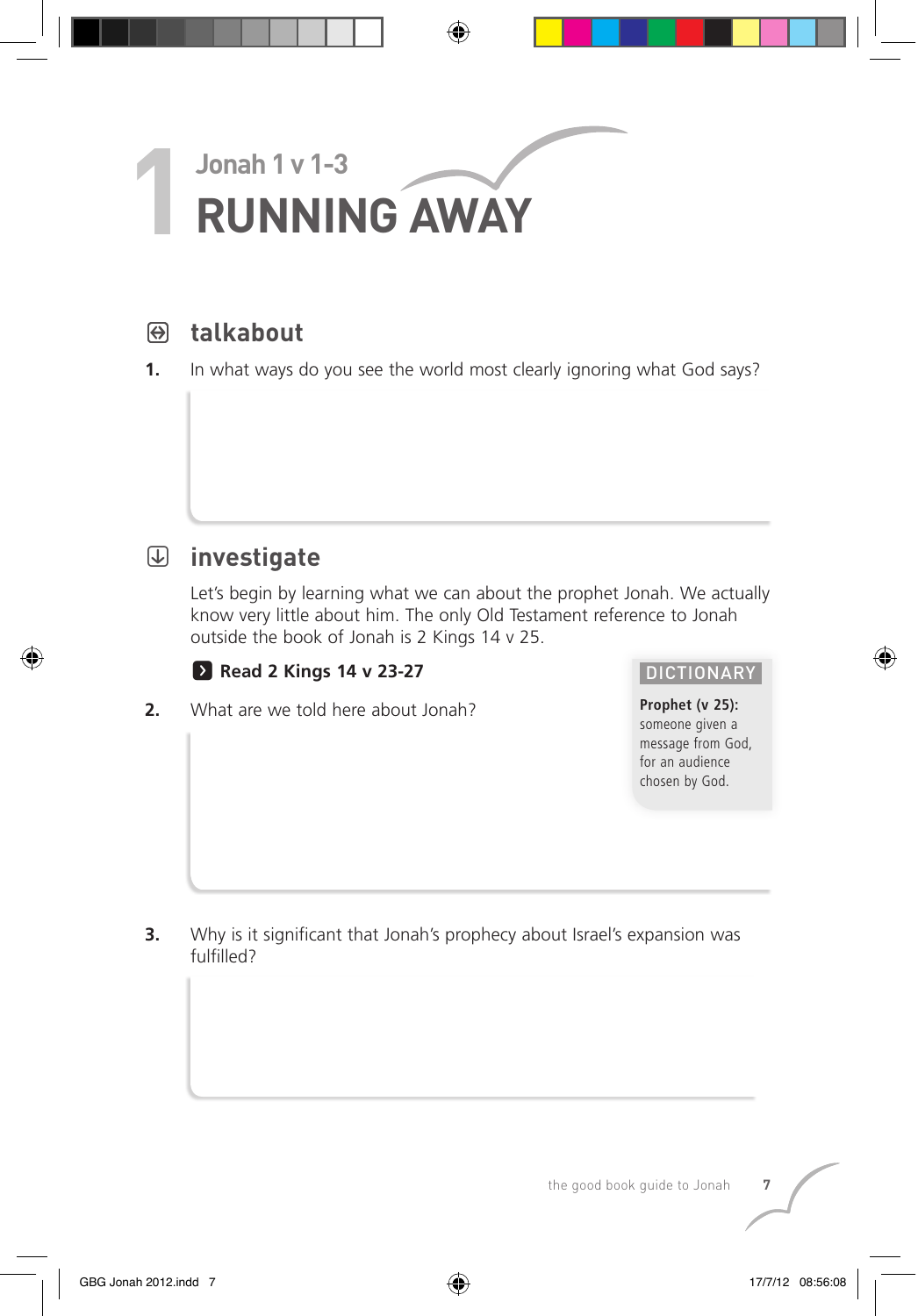**4.** What would we expect Jonah to do if God gives him another command?

#### **2** Read Jonah 1 v 1-2

**5.** What does God command Jonah to do?

DICTIONARY

**Tarshish (v 3):**  a city probably in the western Mediterranean, possibly in Spain. **Joppa (v 3):** a port in the south of Israel.

 Nineveh was an important city in the Assyrian Empire, an ancient superpower that had subdued Israel in the past and would eventually conquer Israel a few decades after Jonah's day. The Assyrian kings used various grisly forms of torture to subdue and frighten enemy nations and also required regular payments from conquered peoples.

 Israel was no exception. In 841 BC, 50 years before Jonah's time, Assyria demanded payment from the king of Israel. In Jonah's day, Nineveh was Israel's most feared enemy.

**6.** In light of all this, how do you imagine Jonah might have felt about God's command to "preach against" Nineveh?

- $\Theta$  apply
- **7.** Who are the people or groups who we easily think of as "enemies"?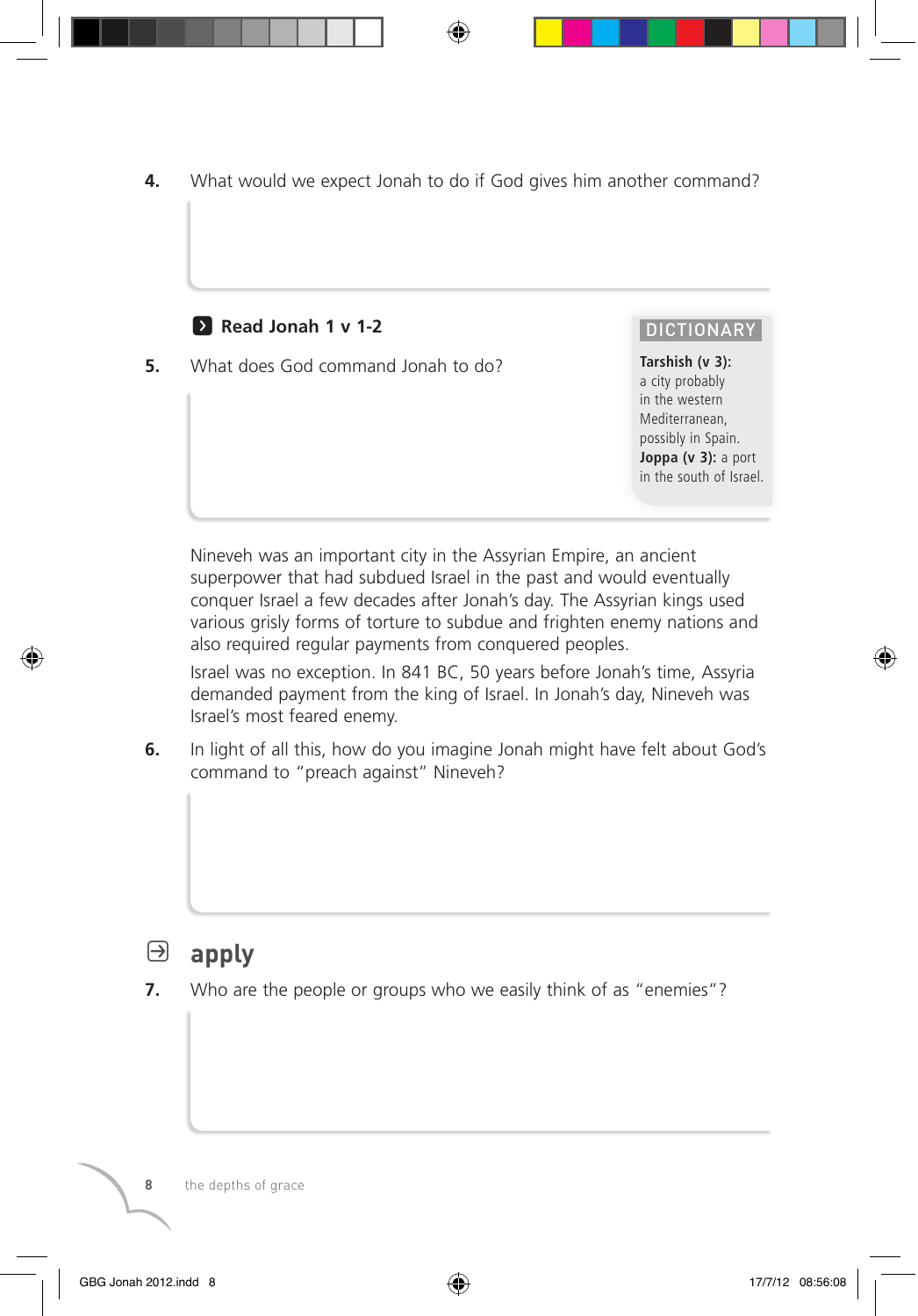• Are there any groups or types of people who might think the church sees them as "enemies"?

## $\bigcirc$  getting personal

 How do you react when God prompts you to do something quite difficult or inconvenient? Do you tend to obey God joyfully; or follow Him grudgingly; or simply ignore Him? What excuses do you make?

# $\overline{\mathbb{Q}}$  investigate

C **Read Jonah 1 v 3**

**8.** How does Jonah respond to God's command?

**9.** What do you think of Jonah's actions here?

## **E** explore more

Look at what happened when God called other prophets.

#### C **Read Exodus 3 v 1 – 4 v 17; Isaiah 6 v 1-13; Jeremiah 1 v 4-19**

*How do these prophets respond to being called to do something hard?*

the good book guide to Jonah

optional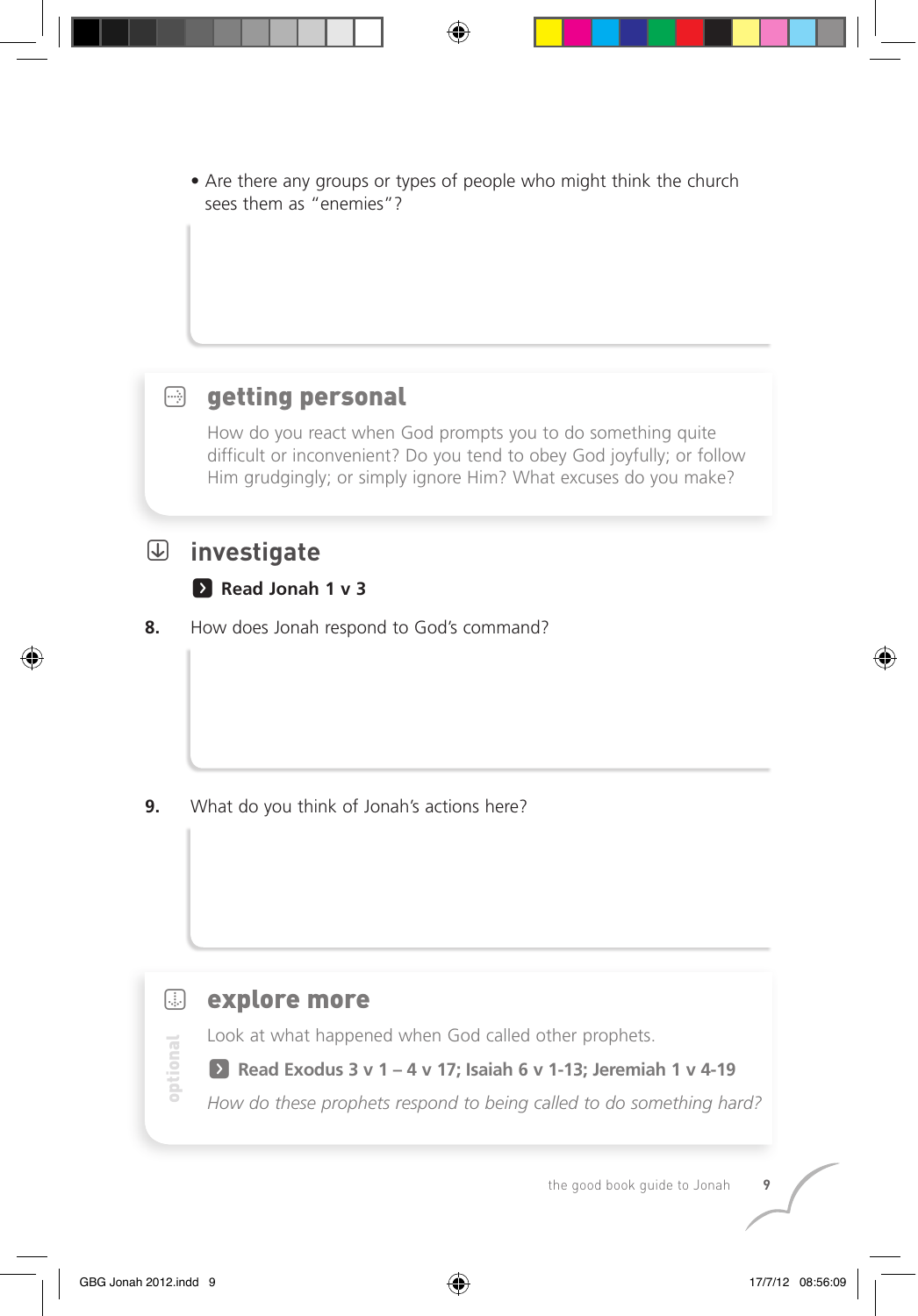The big question now is: What could possibly account for such wilful disobedience on the part of God's prophet?!



**10.** Why does Jonah want to escape from his commission to "preach against" Nineveh? How does he understand the ultimate purpose of his task?

 From the very beginning of the book, we see that God's prophet hates God's plan. Jonah was happy to prophesy God's blessing for Israel (2 Kings 14 v 25). But he can't stand the idea that God wants to forgive and bless Israel's enemies.

### **E** explore more

**EX Read Genesis 12 v 1-3** 

 Abram's descendants were known as Israel. *What is God's purpose for Israel among the nations?*  denational

 Jonah wants God only to bless Israel. *How does this clash with God's promise to Abram?* 

 *How should Genesis 12 v 1-3 affect Jonah's response toward God's commissioning of him?*

# $\Theta$  apply

**11.** We may think Jonah foolish in his attempt to flee from God (and we'd be right!) But how do we sometimes live this way ourselves?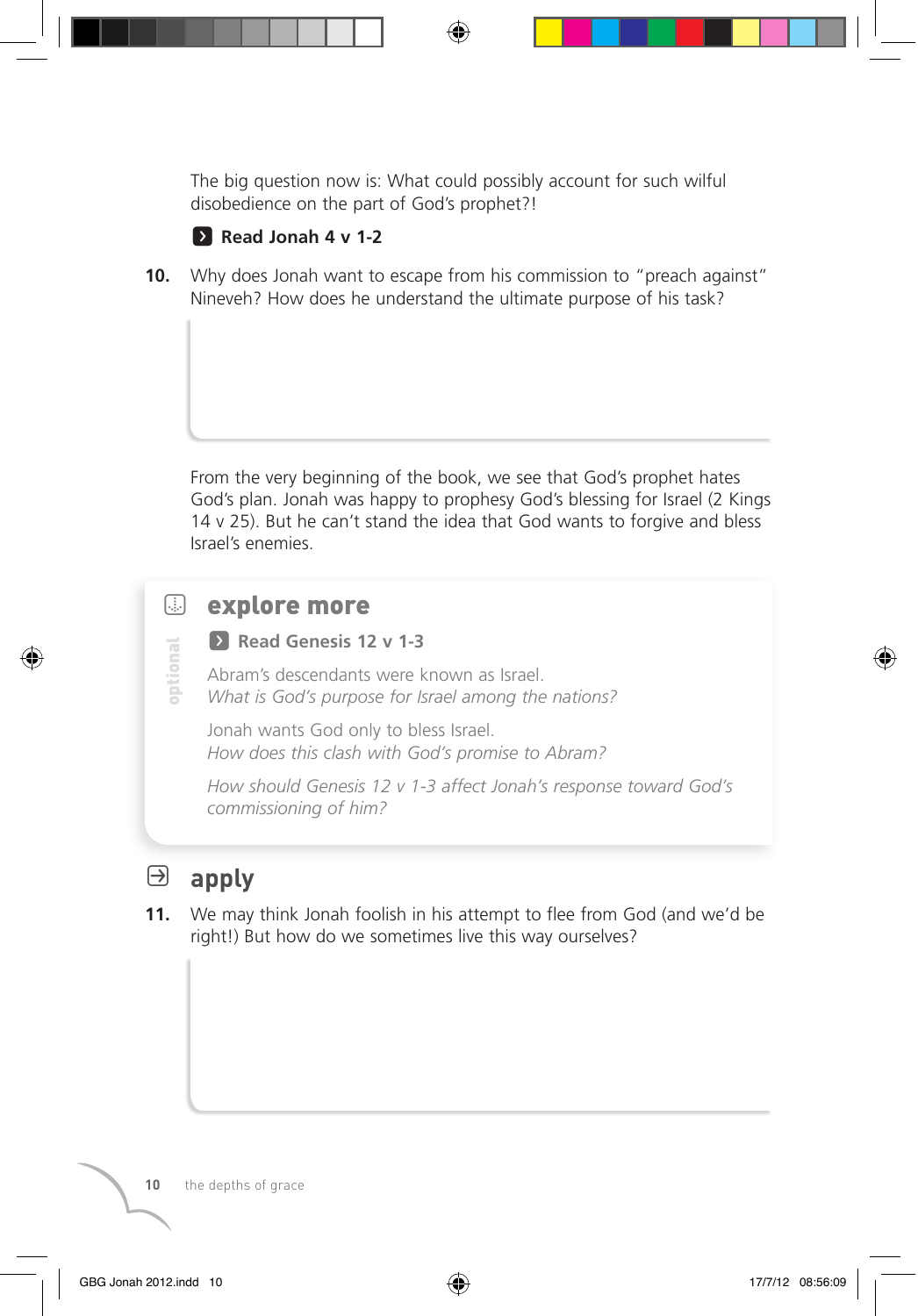## $\bigcirc$  getting personal

 Are there any areas of your life in which you are currently resisting God's direction and living at cross-purposes with the Lord? Think about why you're not getting on with obeying Him; what it would look like to live His way; and what exactly you need to ask Him to help you with so that you can get on board (pun intended!) with His plans.

### $\circledcirc$  pray

#### **Thank God…**

- that His word is so frank, showing us what God's people are really like.
- that His plan is to bless all peoples, even those, like Nineveh, who despise Him and His people.
- that He uses His people to fulfil His purposes.

#### **Ask God…**

- to help you repent over the areas of your life in which you are currently resisting Him.
- for a heart like His that yearns for all peoples to know life with Him.
- to give you confidence that there is no one you know that His grace can't reach and change.

## the cliffhanger question...

*Will Jonah get away with defying God?*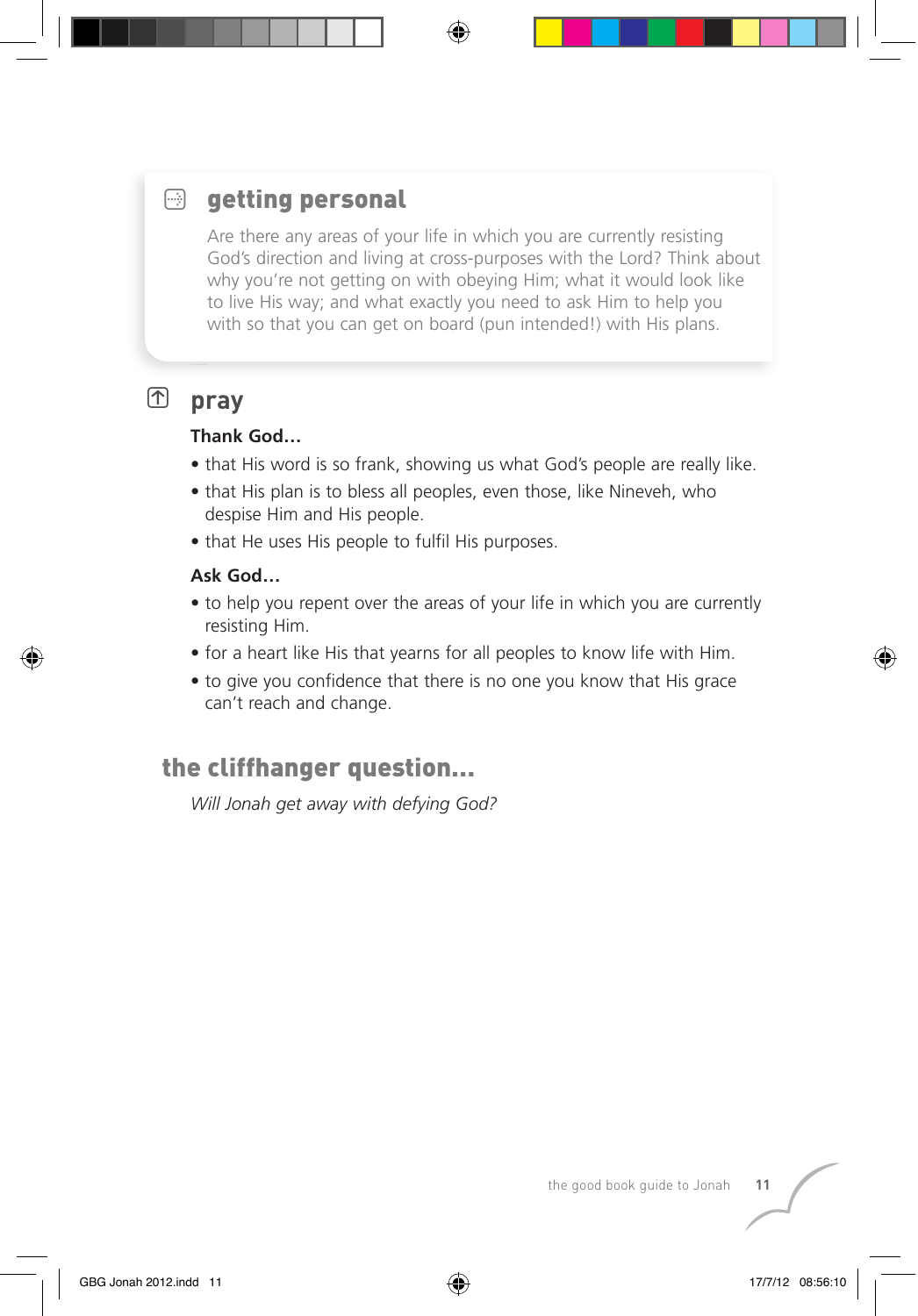# **Also available in the Good Book Guide series...**



**OLD TESTAMENT David: God's True King** 6 studies. ISBN: 9781904889984

**1 Kings: The Rise and Fall of King Solomon** 8 studies. ISBN: 9781907377976

**NEW! Esther: Royal Rescue** 8 studies. ISBN: 9781908317926

**Ezekiel: The God of Glory** 6 studies. ISBN: 9781904889274

**NEW! Hosea: God's love song** 8 studies. ISBN: 9781905564255

#### **NEW TESTAMENT**

◈

**Mark 1-8: The Coming King** 10 studies. ISBN: 9781904889281

**Mark 9-16: The Servant King** 7 studies. ISBN: 9781904889519

**NEW! 1 Corinthians 1 – 9: Challenging Church** 7 studies. ISBN: 9781908317506 (UK) …

**1 Thessalonians: Living to please God** 7 studies. ISBN: 9781904889533

**2 Timothy: Faithful to the end** 7 studies. ISBN: 9781905564569

**1 Peter: Living in the real world** 5 studies. ISBN: 9781907377853

**1 John: How to be sure** 7 studies. ISBN: 9781904889953

**Revelation 2-3: A message from Jesus to the church today** 7 studies. ISBN: 9781905564682



#### **TOPICAL**

**NEW! Promises Kept Bible Overview**  9 studies. ISBN: 9781908317933

**Biblical Womanhood** 10 studies. ISBN: 9781907377532

**Biblical Manhood** 10 studies. ISBN: 9781904889977

**Experiencing God** 6 studies. ISBN: 9781906334437

**Women of Faith from the OT** 8 studies. ISBN: 9781904889526

**The Holy Spirit** 8 studies. ISBN: 9781905564217

**The Apostles Creed** 10 studies. ISBN: 9781905564415

**Contentment** 6 studies. ISBN: 9781905564668

Visit your friendly neighbourhood website to see the full range, and to download samples **UK & Europe: www.thegoodbook.co.uk U N America: www.thegoodbook.com Australia: www.thegoodbook.com.au U New Zealand: www.thegoodbook.co.nz**

◈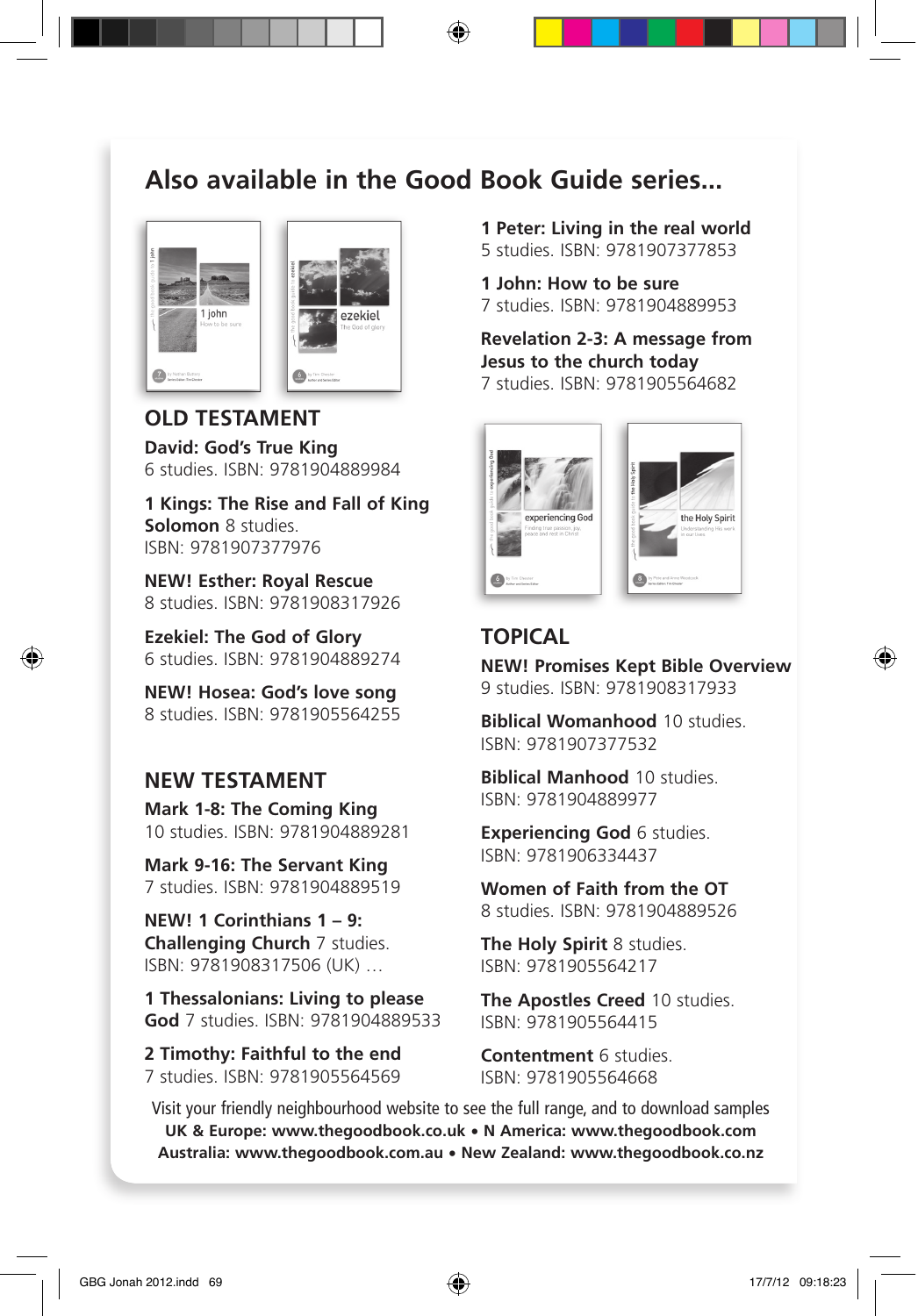# **Best-selling** Good Book Guides



women of faith

# **Ezekiel: The God of glory**

*Tim Chester* Pastor of The Crowded House, Sheffield, UK

> "Then they will know that I am the LORD" is the repeated message of Ezekiel. In a world of false hopes that will ultimately fail, this is a message for everyone.

# **Women of faith**

#### *Mary Davis*

Women's Ministry Director, St Nicholas Church, Tooting, UK

> Examine the lives and experiences of seven women from ancient Israel; their flaws, faith, struggles and solutions..



# **1 Corinthians: Challenging Church**

#### *Mark Dever*

Senior Pastor of Capitol Hill Baptist Church in Washington DC, USA and President of 9Marks Ministries

> The church in Corinth was full of life, and full of problems. As you read how Paul challenges these Christians, you'll see how you can help shape your own church to become truly gospel-centred.

◈

◈